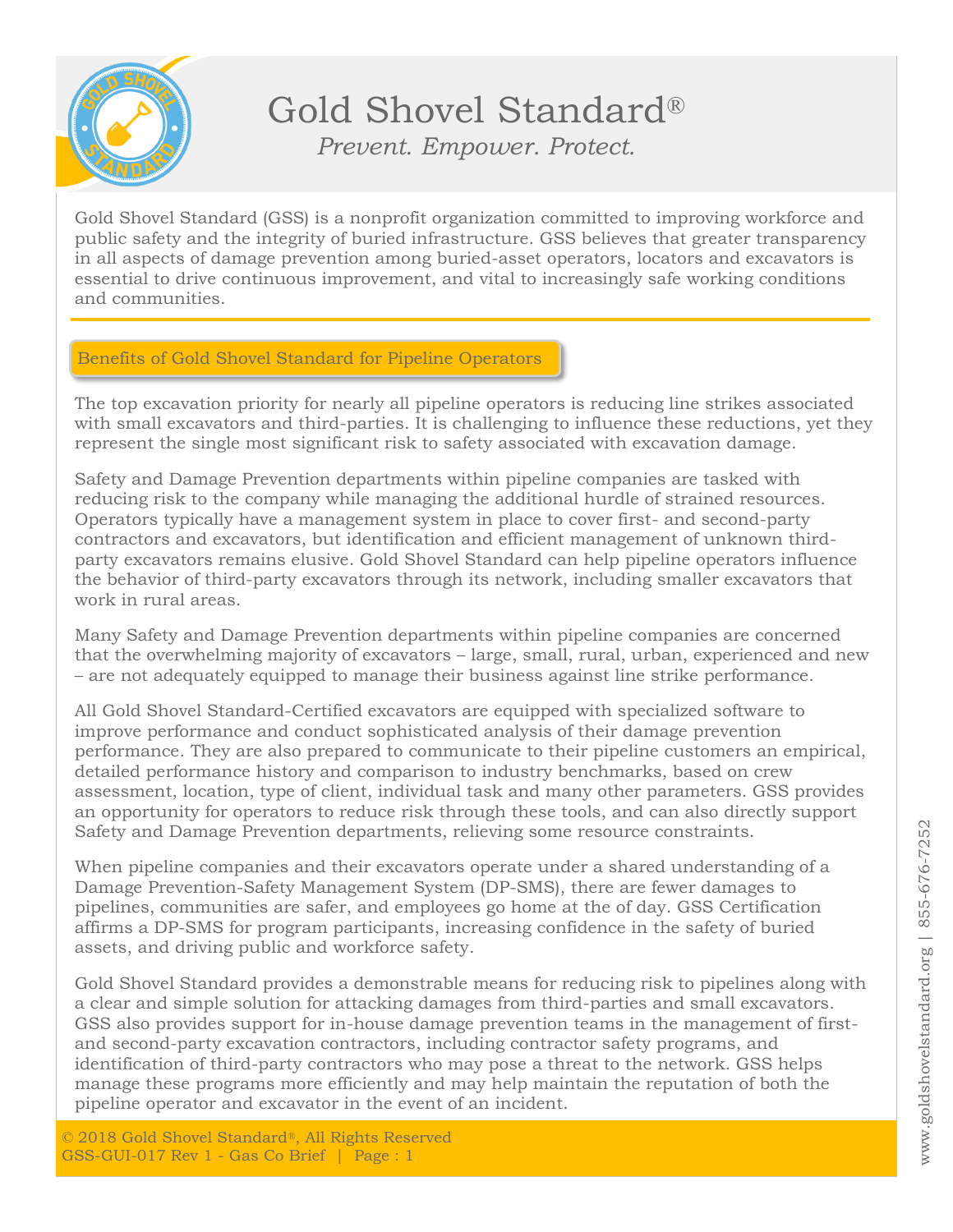

## Gold Shovel Standard® *Prevent. Empower. Protect.*

In less than 33 months, Gold Shovel Standard member Pacific Gas and Electric (PG&E), saw a 38% reduction in third-party line strikes, through its partnerships to establish a Gold Shovel Standard community in the Sacramento, California region.



*"How we dig matters. We need to dig in ways that are consistent with public safety and don't expose gas lines and utility lines, and ultimately the public to danger."*

*- Darrell Steinberg, Mayor, City of Sacramento, CA (Gold Shovel Standard Member City)*